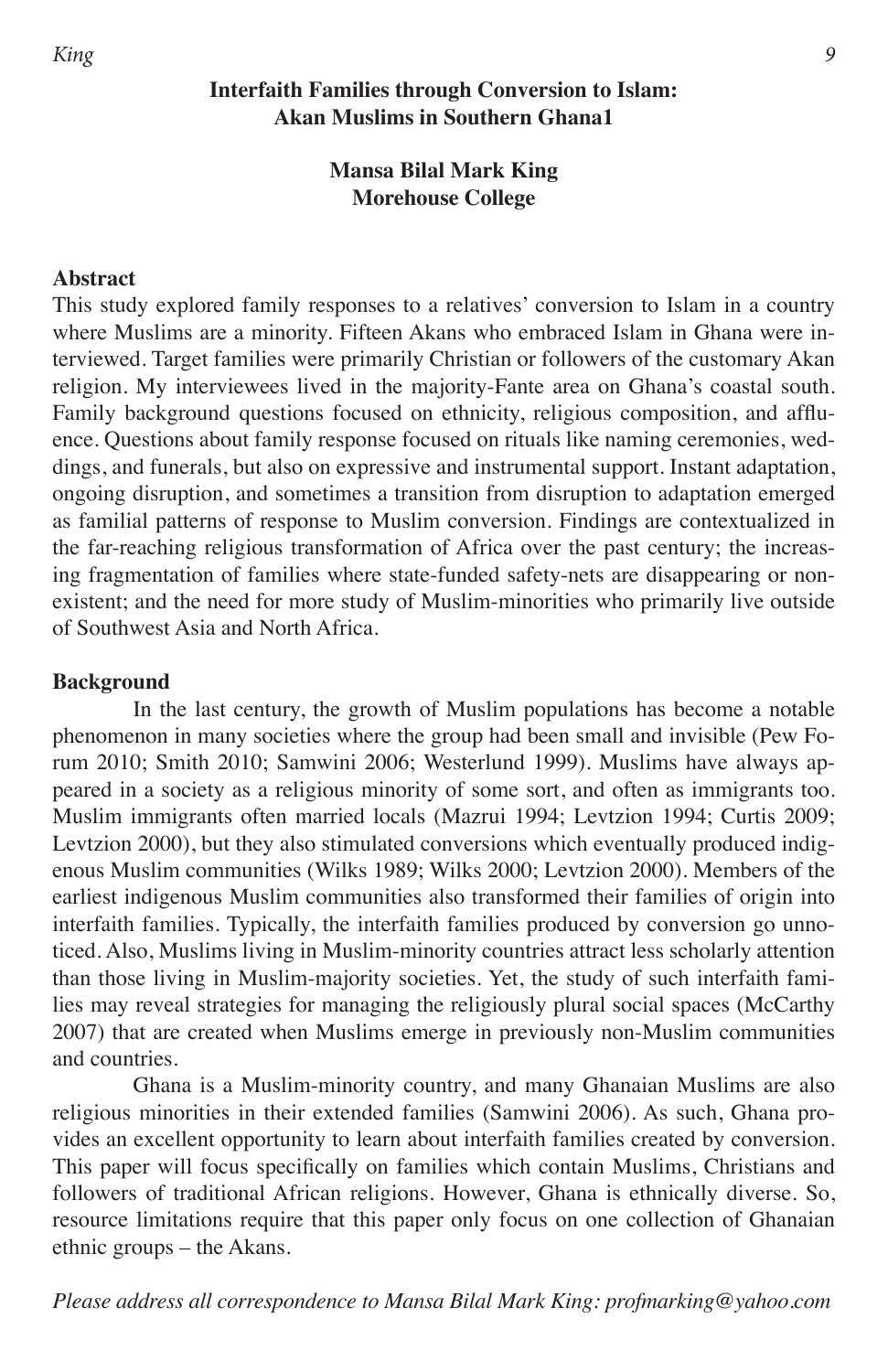At first blush, one might expect conversion to Islam among Akans in Ghana to be a conflict-ridden affair because Christianity predominates among them. Most Westerners are familiar with the pervasive idea that Christianity and Islam are inherently incompatible (Huntington 1996). Generally, the two religious identities are constructed as mutually exclusive.2 Furthermore, centuries of contact between Muslims and Akan political elites have never produced a Muslim emperor or king, as happened among some other ethnic groups in the region.3 Nevertheless, today Ghana has Akan Muslims whose families of origin remain primarily or significantly non-Muslim. Research on these families is meaningful beyond the Akan, and even beyond Ghana. The research is relevant wherever family fragmentation contributes to social problems, and where Muslim-minority populations are gaining indigenous converts.

With a country's social service capabilities stretched thin, knowing about factors that might increase the homeless and socially marginalized population is important. Like Ghana, many societies hold a negative public image of Muslims. Indeed, many Ghanaians seem to associate Muslims with violence and poverty (Weiss 2007), as do many Sub-Saharan Africans in general (Pew Forum 2010). Therefore, it does not seem far-fetched to think that conversions to Islam might result in familial conflict. Such conflict could leave Muslims at the margins of their birth families, and recipients of inadequate social services. At the extreme, such conflict could result in more homelessness and related social problems.

### **Demographic Changes in Ghanaian Religion**

European Christians first settled among Fante Akans in Elmina (and nearby Cape Coast) over 500 years ago. Yet, Christianity only spread among the southern indigenous people in the last 150 years. In 1960, the first politically independent census of Ghana was taken. At that time, nearly 24 percent of the population had converted to Christianity (Samwini 2006). Meanwhile, at least 600 years of Islam had only produced a small Muslim population, and most Muslims were in the far north of what became Ghana. Only 7 percent of Ghanaians were Muslim in the 1960 census. Forty years later, both groups had grown at the expense of traditional religions. In the 2000 census, 69 percent of Ghanaians were found to be Christian, and 16 percent were Muslim (Weiss 2007). Fertility, migration and conversion each play a role in Ghana's expanding Muslim minority.

However, because of the recent emergence of Muslim communities among non-immigrant groups4 in Southern Ghana, this study is focused on conversion. Again, an outside observer might expect conversion to present challenges to family functioning and unity. For example, Akans who convert to Islam could abandon matrilineal5 practices in favor of the patrilineal descent accepted among most Muslim populations. Converts would likely refuse to make blood sacrifices to nature spirits and ancestors. Most would spurn traditional divination practices, and some would spurn all forms of divination. Whether new Akan Muslims do any or all of these things, the mere introduction of additional ambiguity in kinship practices is the concern. The "family safety net" may be unlikely to perform its function when rites are not observed and obligations are in doubt.

Hence, a central concern of this study is that some Akan families might margin-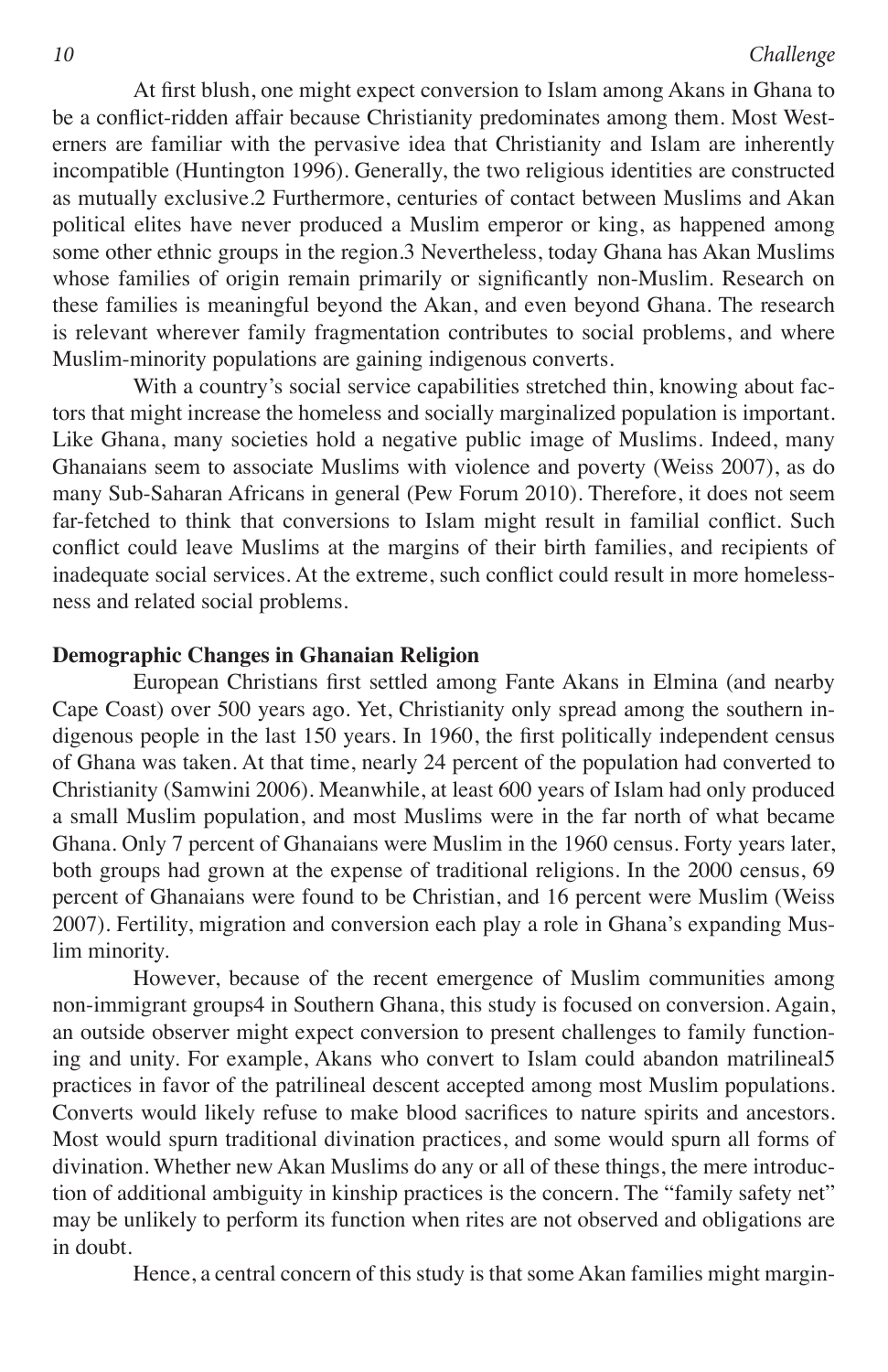alize their Muslim members. They could fail to invite or acknowledge Muslim members during marriages, naming ceremonies, and funerals. Families could block a Muslim's access to elder-hood, headship or chief and queen-mother positions (where applicable). Families could even take extreme measures to disrupt or undo the conversion by withdrawing all instrumental and expressive support. Clearly, some families would fragment if such was the response to conversion. Other families might continue with family life little changed after a conversion. This range of reactions must be considered because Ghanaian families are under tremendous strain today, and neither a welfare state, nor NGOs, nor public charities are sufficient to meet the needs of shunned family members.

### **Tensions between Ghanaian Muslims and Christians**

Ghana has several Muslim communities, and some have very distinct Islamic doctrines, practices, and authority structures.6 Prior research has already shown that intra-religious "conversion" among Muslims can disrupt family stability. Wilks (1989) found that when Muslims from Wa embraced Ahmadiyya Muslim doctrines, they were not allowed to marry women from families of the traditional Muslim backgrounds. Bari (2009) documented how Tijani and Wahhabi-oriented youth among the Sisala clashed with their traditional Muslim parents over burial rituals. However, this research says nothing about inter-religious conversion and conflict.

Only Samwini (2006) documented the Ahmadiyya Muslims' campaign against Christians in Ghana. Fante Muslims first invited the Ahmadiyya to Ghana in 1921. As suggested above, the Ahmadi's focus was on transforming the Ghanaian Muslim community. However, after about 50 years (and some violent encounters) the Ahmadis shifted most of their attention to Ghanaian Christians. Since the 1970s, their activities have contributed to a state of heightened tension between Muslim and Christian Ghanaians who had never clashed before (Samwini 2006). Ghanaian Muslims and Christians now openly preach against one another. They even hold public debates between religious leaders. Today, the Ahmadiyya headquarters in Ghana is based in Salt Pond, a town in majority-Christian Fante-country. In this highly charged context, it is logical to expect tension to follow conversion to Islam from a Christian, or even a traditionalist family.

## **Methods**

My data was gathered over several trips to Ghana. I conducted structured interviews in English and in Fante with one of two different translators who also helped me identify and contact participants. The study began with my first trip to Ghana in the summer of 2009. I stayed for 2 months, and conducted 10 interviews while in the country. After returning to the U.S., I renewed my study of the literature on Islam in the region. Another trip to Ghana in 2010 lasted for 2 months and produced 5 interviews.

In the midst of all this scholarly activity and teaching, I also married into an inter-ethnic Ghanaian family at the level of my wife's father's compound. At the extended-kin network level, hers is also an inter-faith family consisting of Muslims and Christians. Discussions with my new in-laws, as well as personally experiencing a Ghanaian Sisala/Hausa7 wedding, provided unique insights and even added questions about "mates" to this study. However, my experiences were concentrated in the more Christian-identified South, with very short trips to the more Muslim-identified North.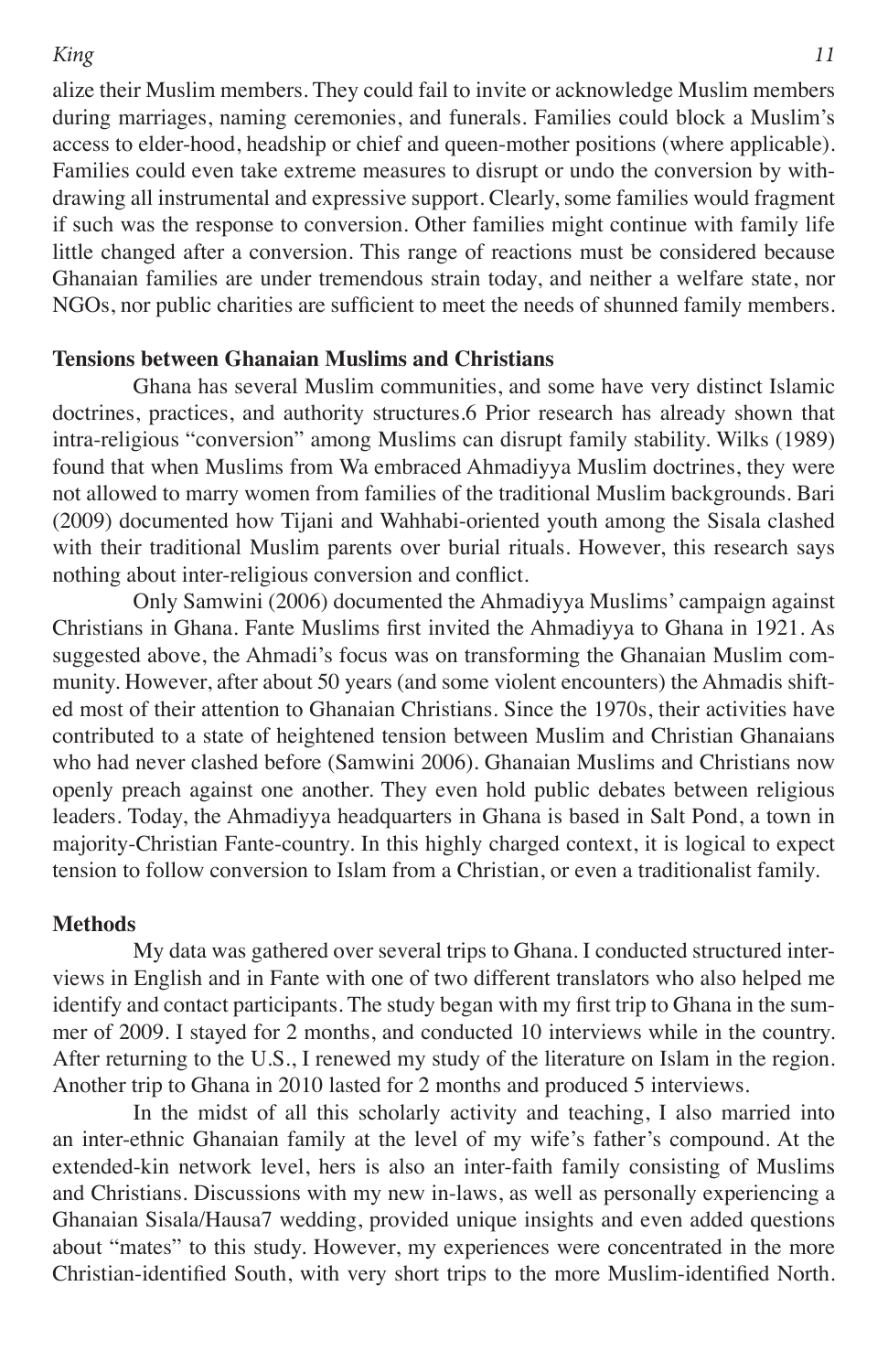Ghana's sheer diversity mandates that my findings be viewed in the context of an exploratory study. My findings are the most relevant to the Fante coastal area between Accra and Elmina. I spent most of my time, and primarily interviewed residents of, this coastal strip.

The findings reported here are based on individual interviews8 with Ghanaians who converted to Islam. Interviewees were asked background questions on their geographic origin, ethnic identity, family's socio-economic status indicators, and family members' religious identities. Then they were asked questions dealing with traditional African family life events, especially weddings, naming ceremonies, and funerals. Each was probed to elicit actual family reactions, and then family reactions expected by the interviewee if a particular event were to occur—like the interviewee's own funeral.9 Additional questions focused on instrumental and financial support. Questions directed the interviewee to compare family life before conversion to Islam with family life after conversion.

*Socioeconomic Status.* Reckoning class, status, and religion in Ghana can be difficult, but important for a study like this. In the lands that became Southern Ghana, there was historical resistance to social elites converting to Islam. For example, Ashanti emperor Osei Kwame was deposed in 1798 because it was feared that he would convert and then "establish the Koranic law for civil code of the empire" (Diouf 1998:31). This king was highly involved with Muslims and died mysteriously in 1803 (Robinson 2006). Similarly, in an informal discussion with one of my informants, I was told a story about a Fante princess who embraced Islam in the late 1700s. She was cast out of the village by her royal family, and did not return while alive. However, she had many daughters who have given her line of the family a large number of descendants. Because Fantes are matrilineal, this royal family is now majority Muslim. Yet, the Muslims are reluctant to ascend to chief or queen mother positions because the occupant must perform traditional customs which conflict with their understanding of Islamic piety (oral interview). If these examples indicate a general tendency, embracing Islam may be difficult for members of elite Akan families due to community pressures.

Yet, lineage is not the only door to high status positions in Ghana. By graduating from university and landing a professional job, one can enhance or maintain family prestige. For that reason, I asked each respondent how many people in the family had earned a university degree. If none had a university degree, I asked how many had completed secondary school. I also asked respondents to classify their families by income. It is not culturally appropriate to ask a specific dollar amount. Therefore, I had interviewees specify their family financial standing in relation to "the average Ghanaian family" (i.e. richer, poorer, or in the average income range).

*Family Religion.* Until two centuries ago, many polities that commanded respect beyond their own borders were Muslim-ruled, if not majority-Muslim. In those days, when West African people embraced Islam they were joining a trans-continental network of respected scholars, traders, rulers, artisans, and warriors. In that era, becoming Muslim could easily be associated with becoming more "civilized" (Diouf 1998; Hunwick 2006) in the eyes of West Africans. Muslim political and economic standing, at that time, would have lent an air of credence to this notion.

However, as growing European hegemony undermined the economic vitality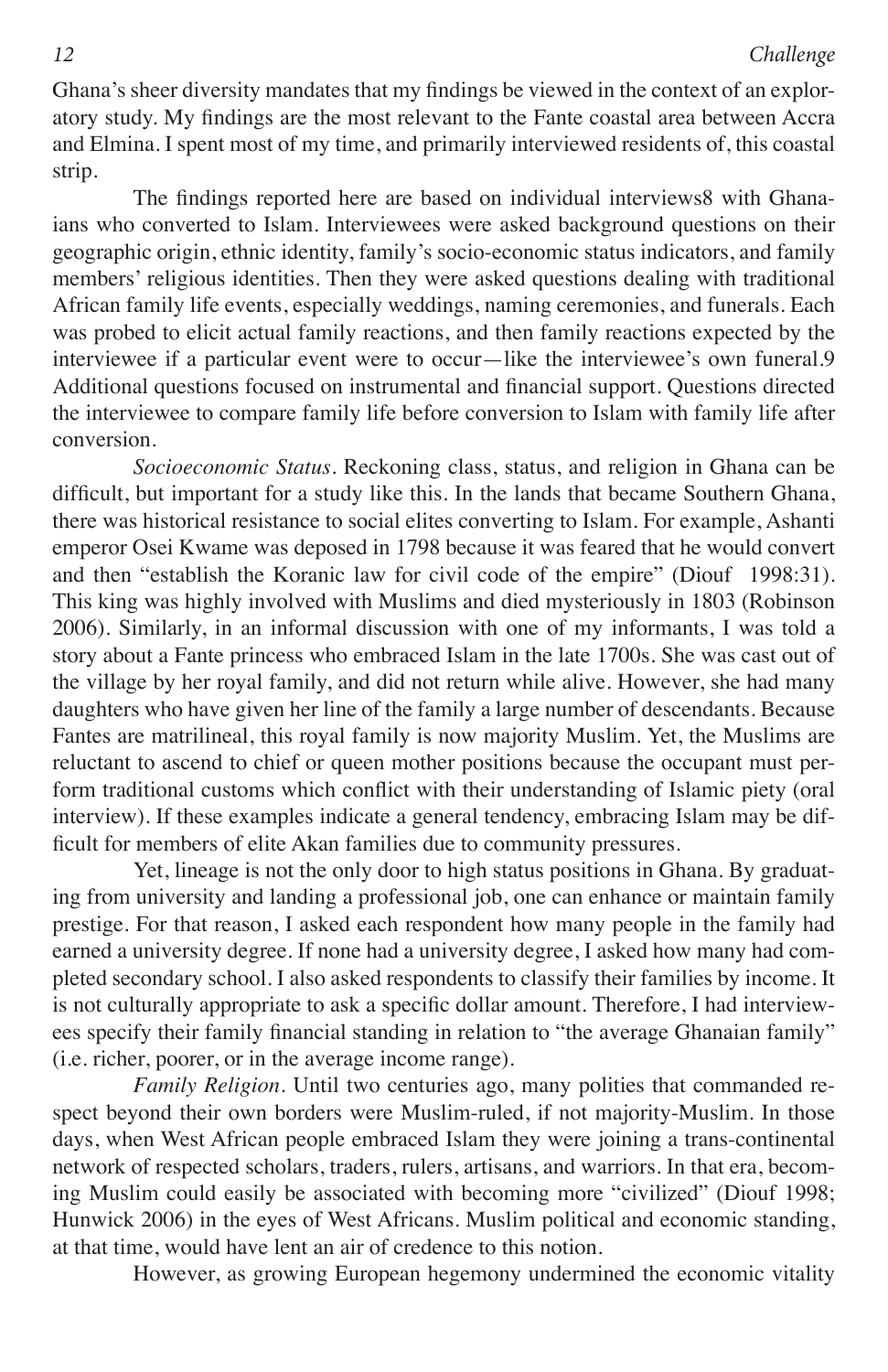and political influence of Muslim societies across the globe, they experienced downward structural mobility; Ghana's Muslims included. Over the past 100 years, the overall image of Muslims in Ghana has been stigmatized through an association with violence, illiteracy, and poverty (Pew Forum 2010; Weiss 2007; Samwini 2006). By no means is this the only image, though, as Ghana always has an Islam-affiliated northerner serve as vice-president.

While the prestige of Islam was declining, becoming Christian in West Africa was increasingly becoming associated with being "civilized" because of the association of Western models of Christianity with the narrow conception of progress that is believed to be rooted in "superior" European cultures (Triaud 2000). During British rule, and after decolonization, Christianity spread much more rapidly in Ghana than Islam did. This suggests that if there is a religious status hierarchy in Ghana, Christianity holds the most esteemed position. The general dominance of Christians among the Ghanaian political, economic, and social elite also lends credence to this notion.

Since there is probably a religious status hierarchy in Ghana, it seemed important to note whether a convert's family was inter-religious, traditionalist, or Christian before he embraced Islam. One might expect an inter-religious family to be fairly accepting of additional conversions. Thus, the more Muslims already in the family the less conflict was expected after a conversion.

### **Findings**

At the time of the interviews, all respondents lived in the southern Coastal areas between Elmina and Accra, which I call Fante-country. Indeed, as Table 1 shows, all but two of my respondents were in solidly Fante families. They tended to have two Fante biological parents and all-Fante extended families. The two respondents who were not specifically Fante still had Akan mothers. One respondent was Ashanti, and another had only an Akan mother (although neither Ashanti nor Fante). In one sense, then, this empirical data reflects Akan families with a heavy focus on Fantes.

Table 1 also shows that most respondents' families either were poor, or occupied a middle socioeconomic rank. Less than half of these Akan families were interreligious at the time of conversion. That is, the family was not entirely of one faith. In only six of these inter-religious families, were there Muslims in the family before the respondent converted. Therefore, most respondents in this study were the only Muslims in their families at the time of conversion. One respondent, though, was a special case. His fiancée converted with him, and this occurred during the traditional marriage process.10 The families in which Muslims already existed usually had only one or two other Muslims. However, one respondent reported that there were 4 other Muslims in his family when he converted, and another said that his family was half Muslim and half Christian when he converted.

Table 2 shows how the interviewees' families responded to Islamic conversion. Two modes of response emerged for the 15 families involved in this study: adaptation and disruption. Adaptation was characterized by the family implementing an effective way of managing religious differences to keep everyone in the family. The Muslims remained participating members of the family with equal standing, and they were still invited to naming ceremonies, weddings, and funerals. If they needed financial or in-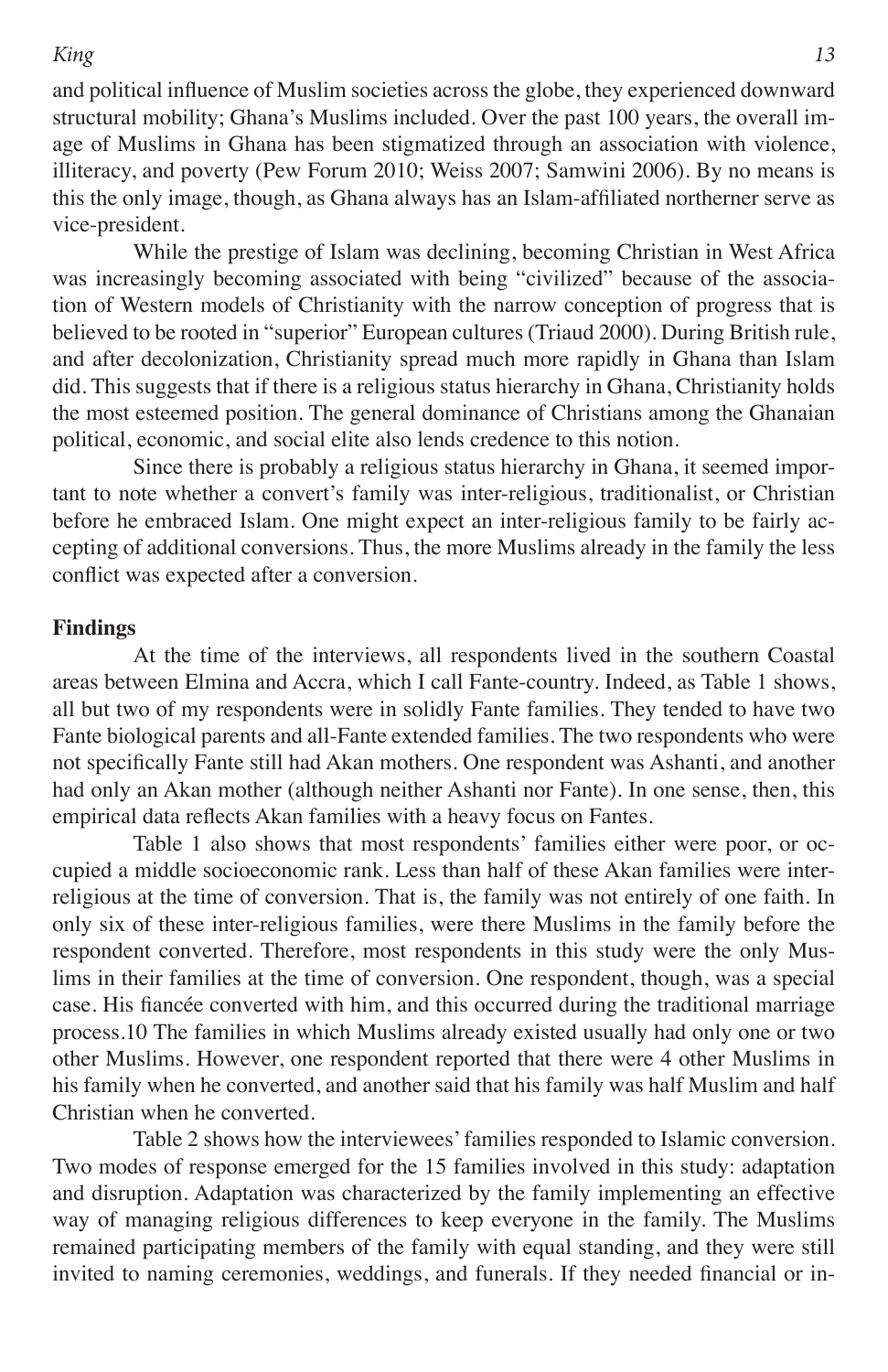strumental assistance, the Muslim converts knew that their non-Muslim relatives would help them. Alternatively, a family could be disrupted after a member converted to Islam. The family could break off relations. They could evict the convert from the family compound. They could stop inviting him to family rituals such as naming ceremonies, weddings, and funerals, or even block him from attending if he found out such events were happening. Finally, the family could withdraw the financial and other instrumental support which most Ghanaians still need from their relatives.

Initially, these responses seemed mutually exclusive, but some families responded in both modalities at different times. This process would begin with disruption. Then the family would adapt after some time had elapsed. The possibility of transitions required me to reckon the duration of each family's response. While some families changed their response within less than a year, others took several years, and still others remained disrupted up to the time of the interview. The possibilities are represented in Table 2.

The most common response was adaptation. Nine families immediately provided a supportive atmosphere for conversion. In three cases, a family member even facilitated the conversion. For example, in one inter-religious family the respondent's older brother converted to Islam first, and then began teaching the religion to all of his siblings. Prior to that, the whole family had been followers of the traditional Fante religion. In two families, non-Muslim relatives encouraged my interviewees to embrace Islam. In one case, it was because of the dreams he had been having. In another, the istant. In one ease, it was occause of the urealis he had been having. In another, the interviewee's traditionalist mother was asked to encourage him to become Muslim by a woman with marital interests in him.

| Table 1: Interviewees and Their Families $(N = 15)$ |                    |  |
|-----------------------------------------------------|--------------------|--|
| <b>Ethnicity</b>                                    |                    |  |
| Fante                                               | 13                 |  |
| Other Akan                                          |                    |  |
| Mixed                                               | 1                  |  |
|                                                     |                    |  |
| <b>SES</b>                                          |                    |  |
| Poorer                                              | 7                  |  |
| Average                                             | $5^{\text{a}}$     |  |
| More Affluent                                       | $4^{\overline{a}}$ |  |
|                                                     |                    |  |
| <b>Family Religion</b>                              |                    |  |
| Christian                                           | 5                  |  |
| Traditional                                         | 3                  |  |
| Mixed                                               | 7                  |  |
|                                                     |                    |  |
| <b>Muslims in Family</b>                            |                    |  |
| Respondent only                                     | 9                  |  |
| $<$ 2 others                                        | 4                  |  |
| $>2$ others                                         | 2                  |  |

<sup>a</sup> Note: One respondent is counted as both average and affluent because of his parents' divorce and his subsequent change in class position during childhood. The respondent's father was affluent, but not paying alimony or child support. His mother was of average-income.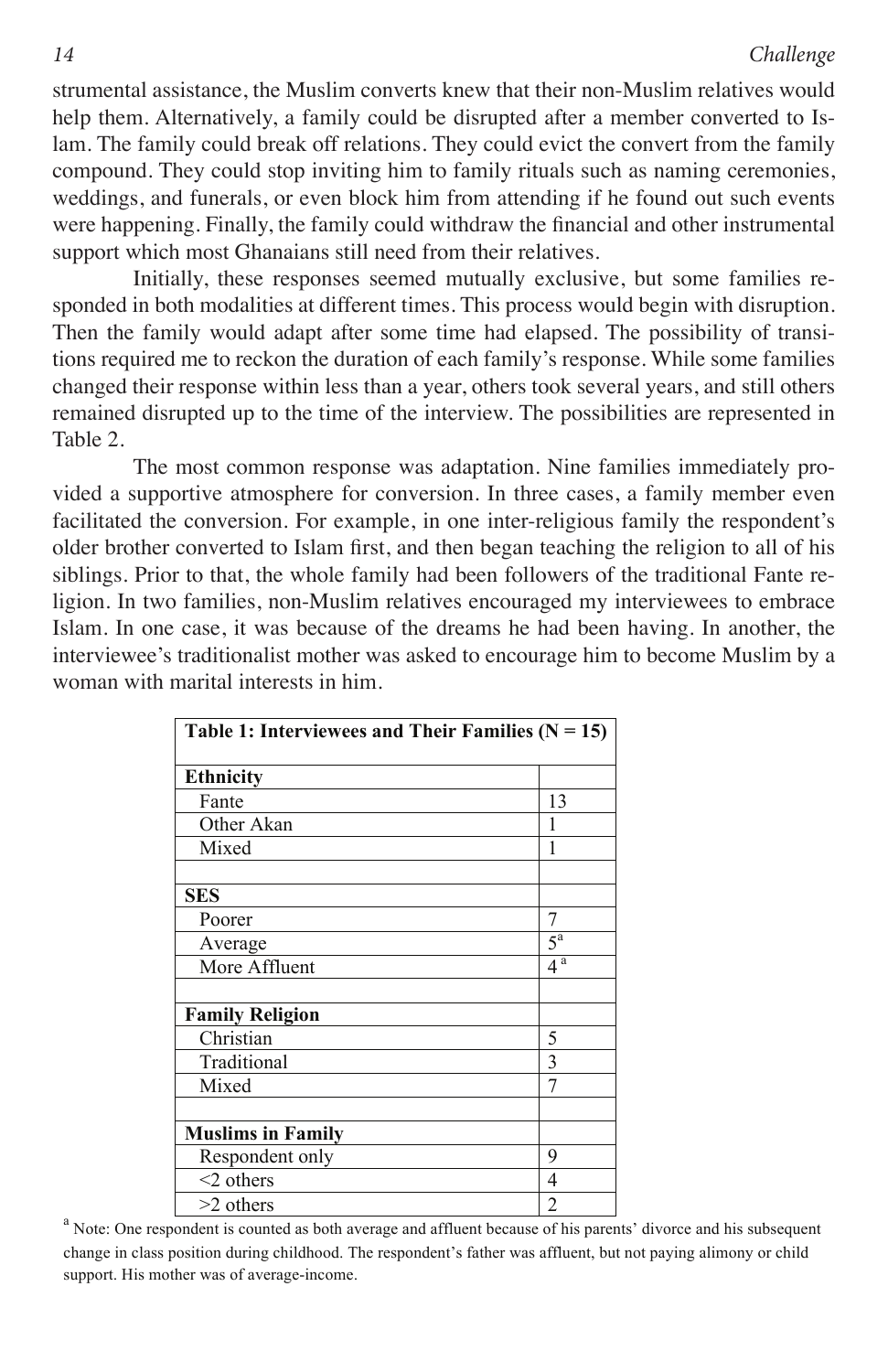| Table 2: Nature and Duration of Family Response to Islamic Conversion |                   |                   |
|-----------------------------------------------------------------------|-------------------|-------------------|
|                                                                       | <b>Adaptation</b> | <b>Disruption</b> |
| Never                                                                 |                   |                   |
| Less than a year                                                      |                   |                   |
| 1-5 years                                                             |                   |                   |
| More than 5 years                                                     |                   |                   |

These families chose to compromise on how to do family rituals. For example, 12 Muslim naming ceremonies are done in a distinctly Islamic idiom. Unlike Fante naming ceremonies, they do not involve liquor. Also, most interviewees of adapted families mentioned that all of their relatives could attend and watch the naming ceremony, but non-Muslim relatives could not substantively participate in the religious ritual. Instead, the Muslim community would conduct the rituals. In addition to watching, though, the convert's family could enjoy the socializing, food, and festivities that accompany such events. Naming ceremonies, weddings, and funerals are all performed in a distinct manner by Akans who have become Muslim. Nevertheless, the differences are surmountable. Most of my participants' families adapted to being interreligious. The conversion disrupted neither the unity nor functioning of the family.

Some families were initially disrupted, but did not remain in that state. One family took less than a year to transition from partially disrupted to fully adapted. The convert's father was initially "happy to see his children praying," but soon encountered resistance from extended kin. As it turned out, the convert's eldest brother had learned to use the Bible, a generally respected book, to explain Islam to Fante people. So, he showed his father Biblical evidence to support Islam. The father used this same evidence to bring the extended family into a conciliatory position. This respondent reported that, when he later got married and had children, his extended family members were there. While he only had one Muslim wedding, he had nine children, each followed by a naming ceremony. Another transitional family's reaction was described by the convert as "terrible in the beginning." He said that they only relented once it became known to the whole family that some of their ancestors had been Muslim. The fact that there once were "Muslims in the family" allowed the family to accept his conversion as a "reversion."

The final case of a transition from disruption to adaptation took five years, and resulted in many more conversions within the family. This family had been solidly Christian before my interviewee converted, and (more importantly) affluent. When the young man converted in 1985, he was immediately put out of the family and accused of joining "the wicked people." He had to survive on his own, and with whatever support the Muslim community could give him. Five years later, his family saw him "dressed well" and participating in a big parade marking the end of Ramadan. This precipitated a change of heart by his relatives. They "laid a red carpet" before his feet, and then invited him to the family house where the elders gave him their blessings. While the elders in his family remained Christian until death, 10 of his siblings converted to Islam after he was allowed back into the family fold in 1990.

Many of his old friends also converted after 1990. Friends, called "mates" or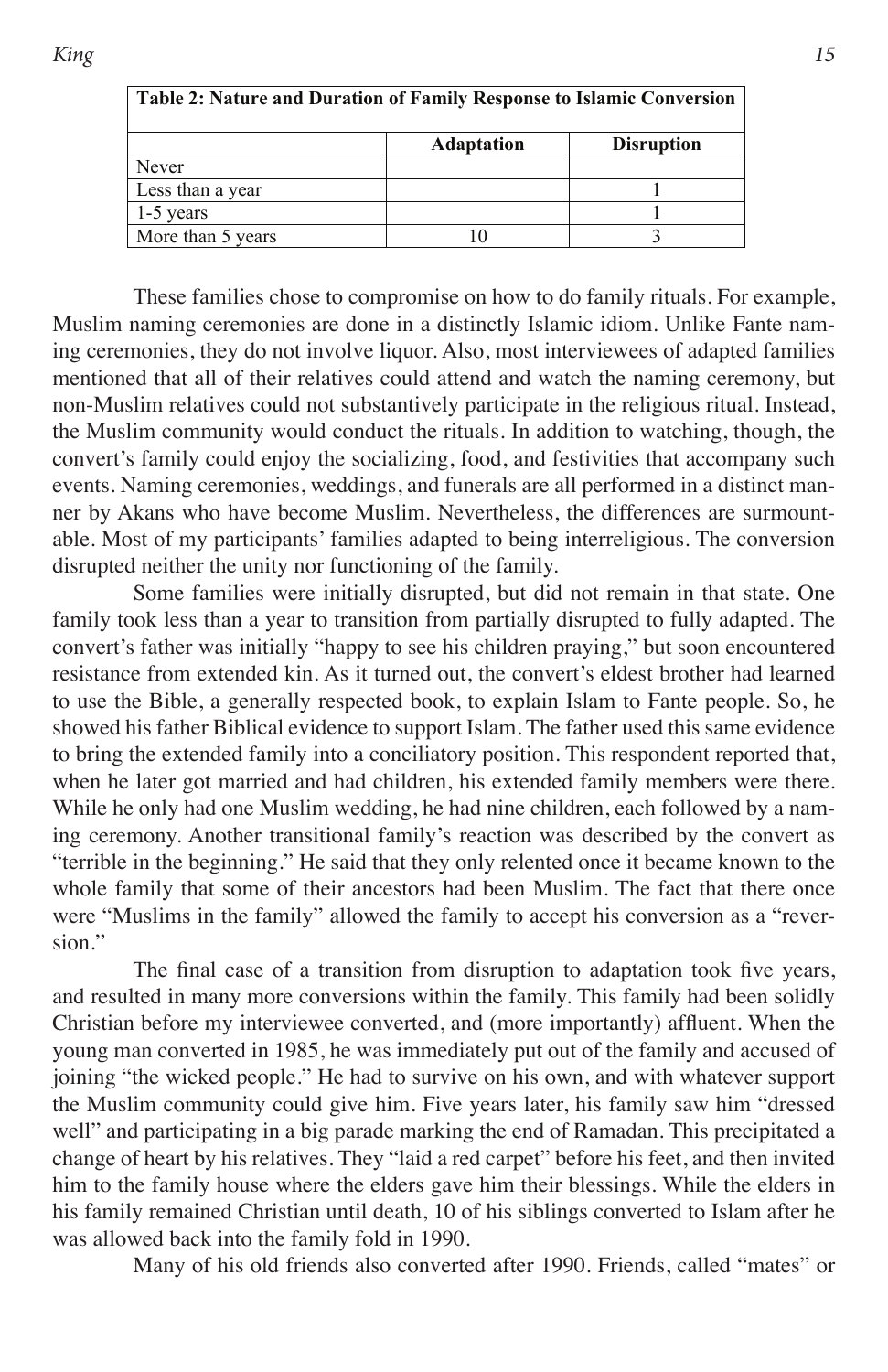"colleagues" by most Ghanaians, are such an important part of a person's support network that they fit the anthropological definition of "fictive kin." Despite a lack of blood or legal ties, the expectation of sharing among mates can be as strong as that between other kin. Conversion of a young man to Islam can disrupt shared recreation time involving alcohol and pursuing women. Yet, this interviewee reported that over 100 of his mates have embraced Islam since 1990. This was unquestionably the most dramatic transition from disruption to adaptation. Indeed, no matter how it is defined this family adapted to having not just a Muslim, but to having a sizable Muslim contingent.

For three of my interviewees, more than five years after their conversion, the families showed no signs of adapting to the presence of a Muslim member. One of these families is the most salient because the convert is known all over Southern Ghana – as is his story.11 His affluent uncle had paid for his secondary schooling and then sent him to a Christian seminary school. This uncle had also found him a wife and facilitated his becoming the preacher for a well-to-do church community. Then, the church procured a nice apartment for him in an exclusive neighborhood. It also gave him a business to run. Focused on faith in Christ as the only path to God, his preaching soon featured regular attacks against Islam and Muslims. As a result, he was invited to participate in public debates against Muslim preachers in several southern cities and towns. At some debates he won Christian converts, but at others the Muslims gained converts. The 10th debate ended when my interviewee converted to Islam. After such a dramatic conversion, his uncle led the family in rejecting him; the church reclaimed his flat and his business. The final blow was when his wife, who remains Christian, divorced him.

Still able to draw a crowd because his story is well-known, this new Mallam12 is now debating against Christian preachers. However, his family-situation is difficult. He lives alone in a small apartment, and the only people he can call family are his fictive kinfolk in the Muslim community. At the time of the interview, he was also struggling to gain custody of his son. His wife remained hostile to Islam, but he wanted the boy to be raised as a Muslim.

Four of the five cases in which conversion disrupted the family involved affluent or middle class families. The single case in which a poor family was disrupted was short lived, and it involved devotees of the traditional Fante religion instead of Christians. Within less than a year, the poor family had adjusted to being inter-religious. Meanwhile, in all 4 affluent cases, the family disruption lasted at least five years. One family transitioned to adjustment after 5 years, and even produced additional converts, but in three affluent families no transition has occurred. Nearly all of these interviewees' relatives stopped inviting them to family rituals. They also are unwilling to extend instrumental and expressive support. For one interviewee, though, his traditionalist grandmother and Muslim aunt continue to maintain ties with him. If the rest of the family were to press the matter, this situation could fragment the family or totally isolate the Muslim convert. Overall, though, these three families have not been able to modify their identity and rituals to integrate a member who became Muslim.

## **Conclusion**

This study found two kinds of Akan family responses to Muslim conversion: adaptation and disruption - with transition from disruption to adaptation as a special combination of the two. Adaptation was the typical response for these families. This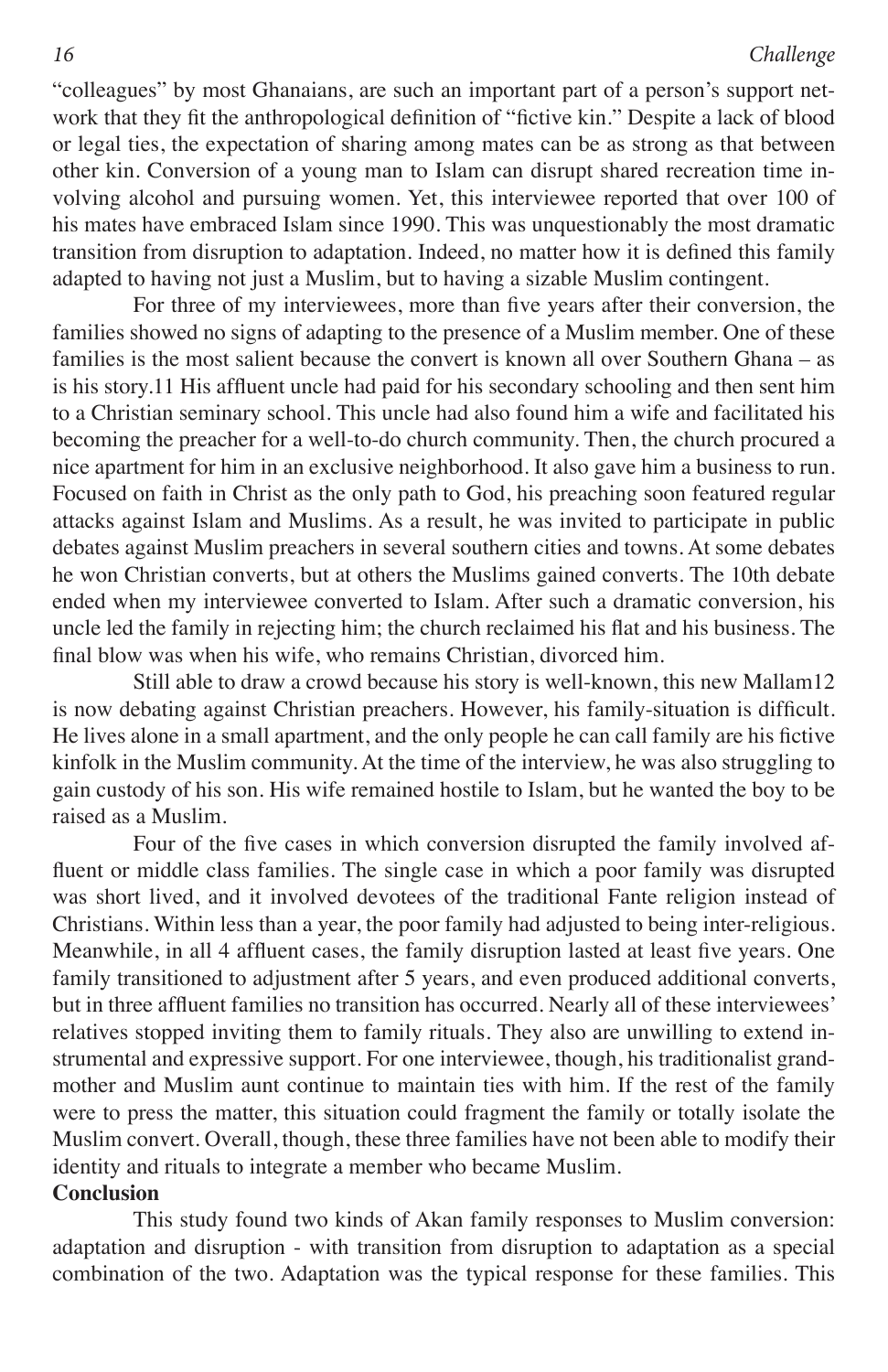usually meant that no family members resisted the conversion, and sometimes they even assisted it. It also meant that naming ceremonies, weddings, and funerals continued to be attended by family members of all faiths. Non-Muslim relatives could not substantively participate in Muslim relatives' rituals, but this compromise was accepted. Both instrumental and expressive support continued to flow across religious lines within these families. If quantitative research should find this to be the typical response, then if Muslim conversion continues there is hope for a peaceful religious pluralism in the future. This would mitigate the chances of religious violence erupting as an epiphenomenon of inter-ethnic and political tension. As Mazrui (1994:123) concludes "on the whole, religion in sub-Saharan Africa is probably divisive mainly when it reinforces a pre-existing ethnic differentiation." In Ghana, the perceived confluence of religious and class differences may be a problem.

Disruption was concentrated among the affluent families, and lasted the longest among them. When disruption occurred among poorer families it was short-lived. The poorer families that were disrupted, and even one affluent family, transitioned to an adaptation response. This was facilitated by direct efforts to explain Islam to family members who lacked knowledge of the faith, or as an unintended consequence of other actions.

Conversely, the notion that a religious status hierarchy in Ghana would be relevant to conversion was not supported by this study. Christian families did not seem to react to Muslim conversions as a threat to family status. Indeed, one Christian mother told her son that he probably should become Muslim because of his dreams. The man whose Christian family said that he had "joined the wicked people" seems to be balanced by such a case. What undoubtedly remains a concern for Western readers, though, is the converse scenario. That is, readers may wonder how Muslim families respond to their children embracing Christianity or some other faith.

Perhaps this is why McCarthy (2007) has suggested that members of interreligious families gain rare civic skills that religiously diverse societies need. This is especially relevant in places like Southern Ghana (or even the United States), where widespread Muslim-Christian interaction is a recent phenomenon, and where negative stereotypes about Muslims abound (Samwini 2006; Weiss 2007). More than one African country has seen religious tension exacerbate social conflicts. Ghanaians have an opportunity to avoid such problems. They can systematically observe successfully adapted inter-religious Akan families, and then share the lessons gleaned with other Ghanaians through television, film, music, and schools. Indeed, the successes in Ghana could help produce a model of peaceful coexistence for other countries whose religious demography is producing conflict.

Despite the challenges with some affluent families, the findings of this study primarily paint a positive picture of how Akan families adjust to Muslim conversion. However, the study limitations must be borne in mind. Because they are based on qualitative data and a convenience sample, these findings cannot tell us anything about the prevalence of disruption and adaptation. Only rigorous survey data collected from random samples can provide generalizable information on prevalence.

Also, this study is limited to male converts. A female interviewer was not available, and an un-related male cannot easily interview female Muslims. Yet, it is important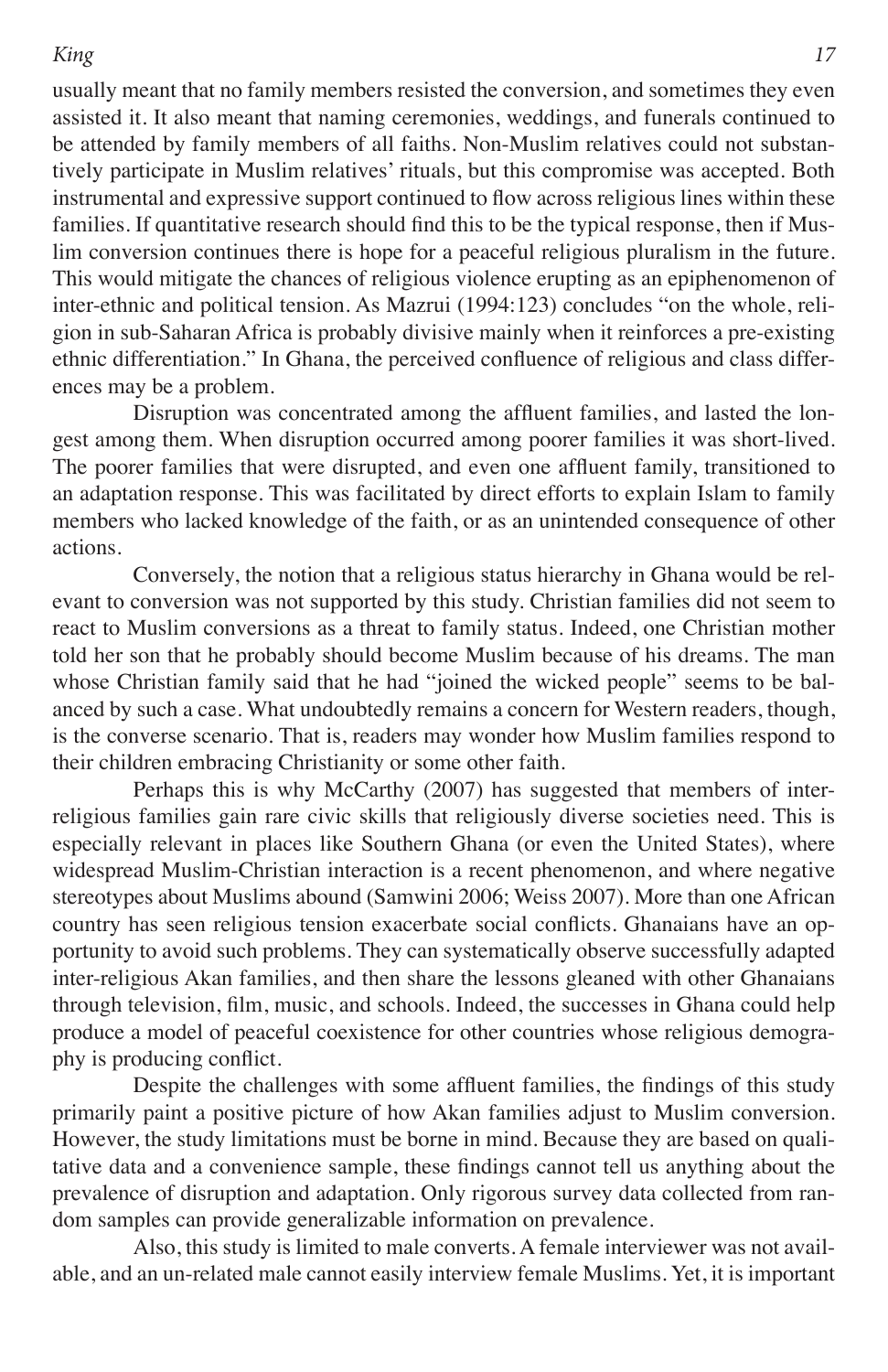to know if families react differently when females convert. Like most societies, Ghana is patriarchal. Hence, males are generally allowed more autonomy than females are. The conversion of a female could be a greater challenge for families that have less tolerance for daughters acting independently. Also, among the matrilineal Akan groups, the children born to a female member of the family remain in the lineage. So, if female converts raise their children as Muslims, the family can expect to have more Muslims within one or two generations. Such a possibility could raise special fears among Akan people.

Finally, there is the issue of who reports on family behavior. Muslim converts have their own subjective experience of their family's responses. The non-Muslim segments of these families might construct altogether narratives. Future studies should address such shortcomings.

# **Notes**

1. This research was facilitated by the Morehouse Pan-African Global Experience (MPAGE) during the summers of 2009 and 2010. I would also like to acknowledge my Ghanaian collaborators: Rilwan "Ambassadar" Adamu, Fakiratu "Fikira" Adamu-King, and Issahaku Suleiman.

2. See Murata & Chittick (1994) to understand how Christians can also be Muslim.

3. Contact between Muslims and traditionalist ruling families of the ancient Sahelian states (e.g. Ancient Ghana, Mali, Songhai, and the Hausa states) produced many conversions among the nobility. This is why Muslim-ruled polities have a 1,000 year-old history in West Africa (Levztion 2000; Wilks 2000).

4. Historically immigrant populations are prominent among Ghana's Muslims. The Hausa are known to have immigrated from Northern Nigeria and Niger in recent centuries, and their language is a kind of lingua-franca for many Muslim communities in Ghana. The Fulani are a historically nomadic people with roots typically considered to be in the Senegambia region. The Wangara were originally traders coming from Ancient Mali, which is North and West of Ghana.

5. Especially relevant, here, is the extent to which children belong to their mother's or father's family. Family belonging has ramifications for child naming, child care, schooling fees, marriage ceremonies, and more (Billingsley 1968)

6. The three self-conscious and bureaucratically-organized Muslim communities in Ghana are the Tijaniyya (originated in North Africa but indigenized in West Africa during the 1800s), Wahhabiyya (originated in Saudi Arabia), and Ahdmadiyya (originated in British-ruled India). A fourth group is neither self-conscious nor bureaucratically-organized, but can be called the Suwarian community – named after the scholar whose interpretation of Islam has facilitated Muslim minorities to live peacefully in the forest belt and along the coast for centuries (Wilks 2000). Suwarians may be found among the oldest Muslim communities around Wa and Gonja, as well as among the Wangara of Elmina and Cape Coast. The Tijani are noted for interpreting Islam in a way that is only slightly in conflict with traditional African culture and spiritual practices. Like Suwarians, they may use amulets to ward off evil, exorcize witches, organize elaborate funerals, and battle evil spirits. The Wahhabis and Ahmadis are noted for their near-wholesale rejection of traditional African culture and spirituality, which they tend to see as synonymous with idolatry or paganism (Samwini 2006).

7. The Hausa homeland is in Northern Nigeria and Niger, but some Hausa families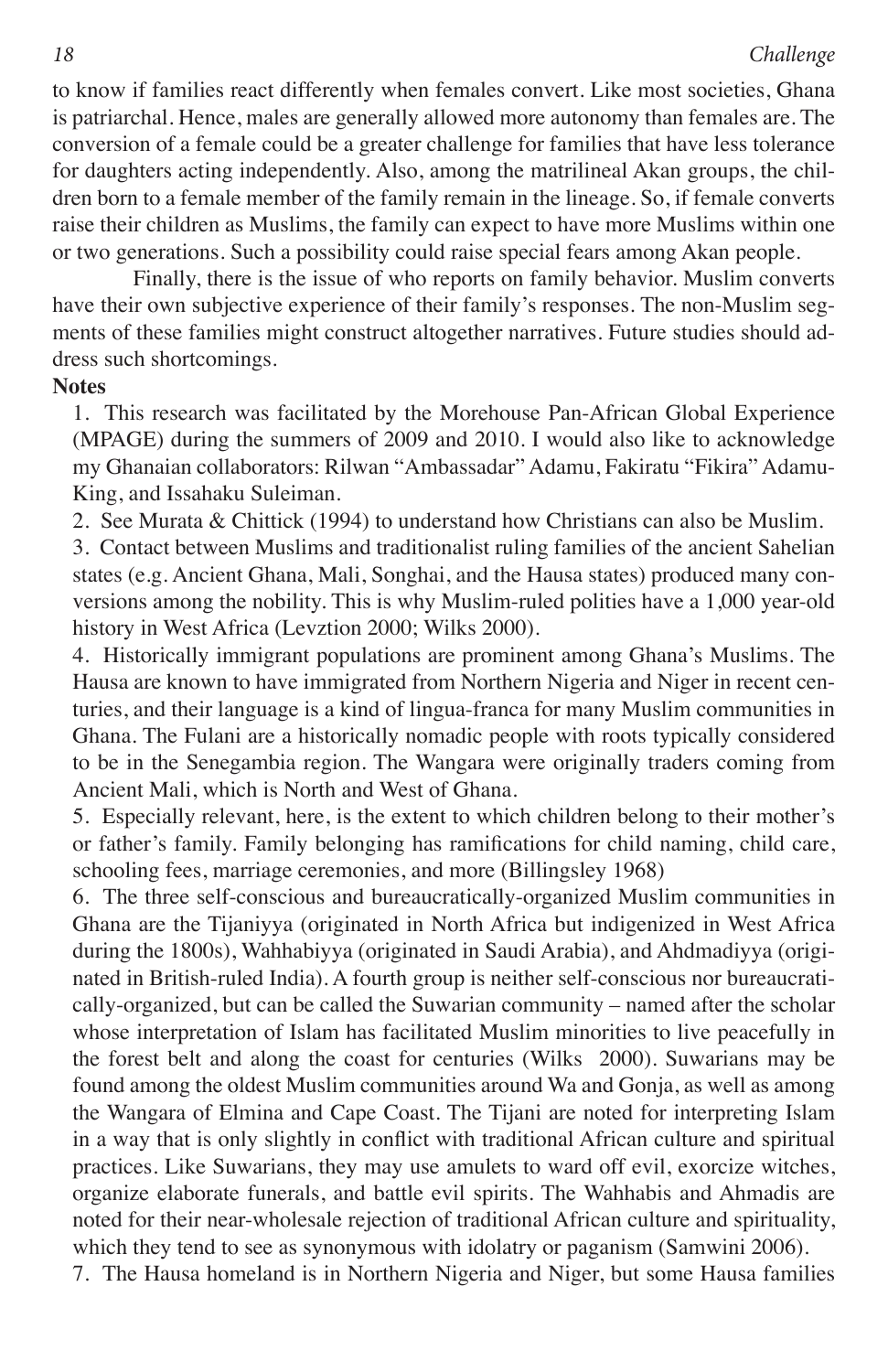have been in present day Ghana for several centuries. Samwini's (2006) observations suggest that the Hausa have probably been the single most influential ethnic group in the Ghanaian Tijani Muslim community. My personal experiences in Ghana suggest that Hausa is a lingua-franca for many Muslims in Ghana, and that Hausa culture has been quite influential among Muslims, too.

8. Three respondents insisted on being interviewed at the same time. So, some of the dynamics of a focus group may have affected their responses. However, their responses to my questions did not reveal any pattern of conformity. To the contrary, each of them told unique stories, even to the point of making statements like "Well, it was not like that for me. Here is what I experienced…"

9. Talking about one's own death is not seen in problematic terms for most observant Muslims. It is rather a topic that one is encouraged to reflect upon frequently. This keeps one's actions in this world contextualized in their meaning for the next world: paradise or punishment.

10. Traditionally, a marriage in Ghana can take months, or even years, as the groom and his family purchase and deliver traditional gifts to the bride's family, and finally save up enough money to pay the bride-price. Also, Muslims have an additional payment that is called the mahr or bride-gift. Unlike bride-price, which goes to the bride's father, the Islamic mahr goes only to the bride.

11. While other stories have been changed to maintain the anonymity of the interviewee, this man's story is told and retold all over Southern Ghana. Indeed, he asked that I tell his story to as many people as possible. He is trying to raise funds to support his continued preaching.

12. A titular honor given to Muslims who are especially learned in the religion.

# **References**

- Bari, Osman. 2009. A Comprehensive History of Muslims and Religion in Ghana: Vol ume 1. Accra, Ghana: Dezine Focus.
- Billingsley, Andrew. 1968. Black Families in White America. Englewood Cliffs, NJ: Prentice Hall.
- Curtis, Edward. 2009. Muslims in America: A Short History. New York: Oxford Uni versity Press.

Diouf, Sylviane A. 1998. Servants of Allah. New York: New York University Press.

- Huntington, Samuel P. 1996. The Clash of Civilizations and the Remaking of World Order. New York: Simon and Schuster.
- Hunwick, John O. 2006. West Africa, Islam, and the Arab World. Princeton, New Jersey: Marcus Weiner Publishers.

Levtzion, Nehemia. 1994. Islam in West Africa. Hampshire, Great Britain: Variorum.

Levtzion, Nehemia. 2000. "Islam in the Bilad al-Sudan to 1800." Pp 63-91 in The His tory of Islam in Africa, edited by N. Levtzion and R. Pouwels. Athens, Ohio: Ohio University Press.

- Mazrui, Ali. A. 1994. "Islamic Doctrine and the Politics of Induced Fertility Change: An African Perspective." Population and Development Review 20:121-134.
- McCarthy, Kate. 2007. "Pluralist Family Values: Domestic Strategies for Living with Religious Difference." Annals of the American Academy of Political and So